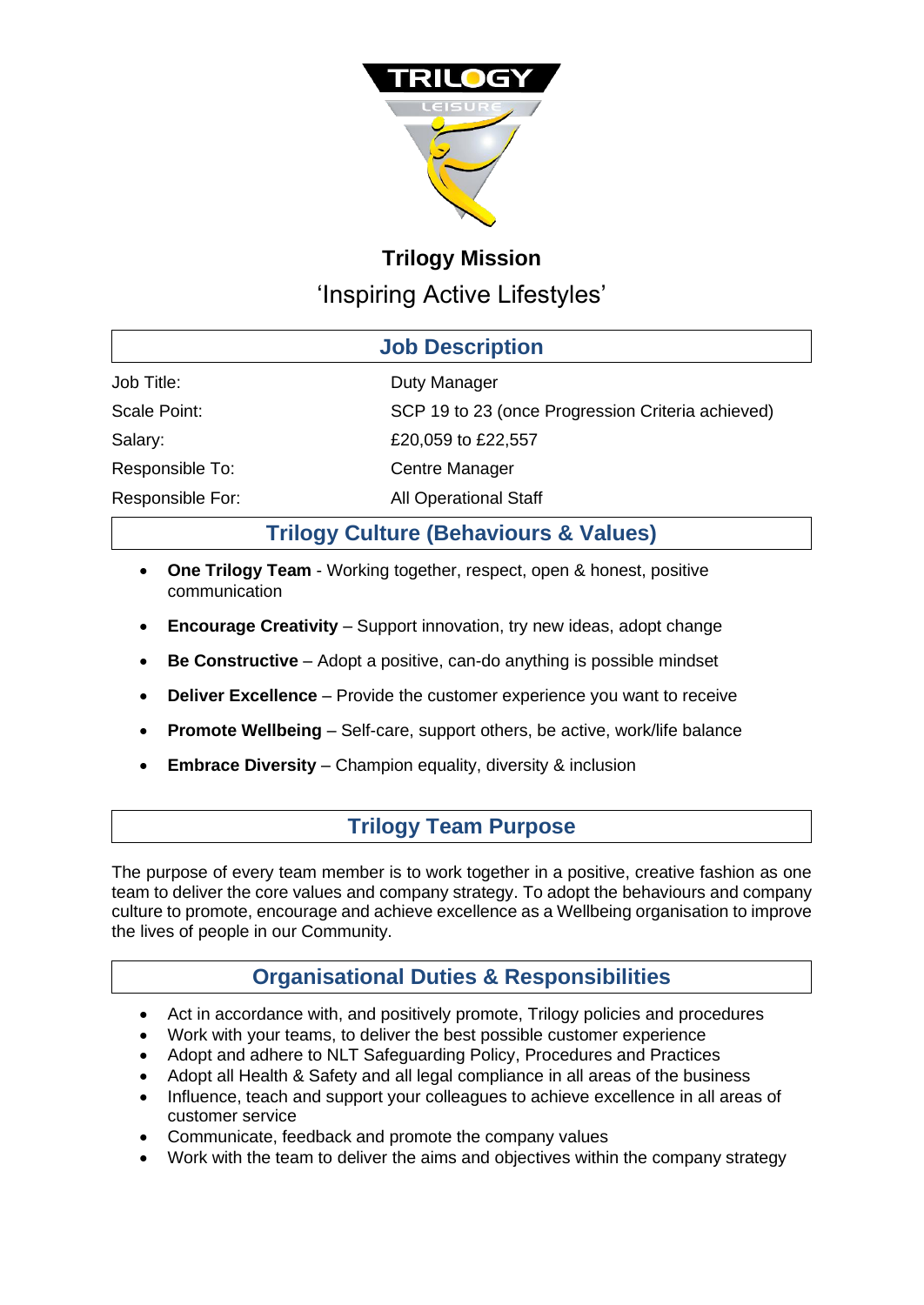## **Individual Duties & Responsibilities**

- Daily supervision of the site, programmes of activities, staffing rotas, orders, maintaining the required standards of health & safety, cleaning, and security
- Work with Trilogy Team to ensure the best possible customer experience and customer satisfaction
- Drive membership sales, prioritise retention, and maximise commercial activity to achieve the greatest returns both social and financial
- Manage the Teams' and individuals' performance and progress, arrange and lead staff meetings, manage probation, and assist with recruitment and strive to achieve continuous improvement & excellence
- Manage facility checks and carry out basic maintenance and maintain building to a safe level – reactive and preventative
- Any other duties commensurate with the demands of the organisation

### **Job Demands**

- Achieve and maintain RLSS National Pool Lifeguard Qualification
- Administering  $1<sup>st</sup>$  aid
- Operating Pool Plant
- Lifting and carrying when setting up / down activities, taking deliveries
- Reactive maintenance basic repairs, changing lightbulbs
- Work on a shift roster, covering daytimes, evenings, weekends and bank holidays
- Respond to out of hours callout during unsociable hours
- Work the necessary flexible hours to meet the needs of the business
- Manage conflict and resolve problems within the team
- Deal with customers in a professional and positive manner
- Remain calm when dealing with emergency situations
- Be accessible to the whole team for support (as required)

### **Essential Attributes Required to Work for Trilogy**

- Possess the culture, values and behaviours of the company
- Knowledge and experience in relation to the post
- Ability to learn, develop and accept challenge
- Constructive, open minded and a positive communicator
- A team player who want's others to succeed
- Ability to motivate self and team, delivering excellence through them
- Have personal drive, sense of purpose and self-motivation
- A flexible problem solver
- Dependability, conscientiousness and persistence

# **Equality, Diversity & Inclusion**

Diversity drives innovation and we are committed to promoting equality, embracing diversity and enabling inclusion through positive Wellbeing experiences. Trilogy is committed to educating itself, its workforce and its customers to celebrate Equality, Diversity and Inclusion.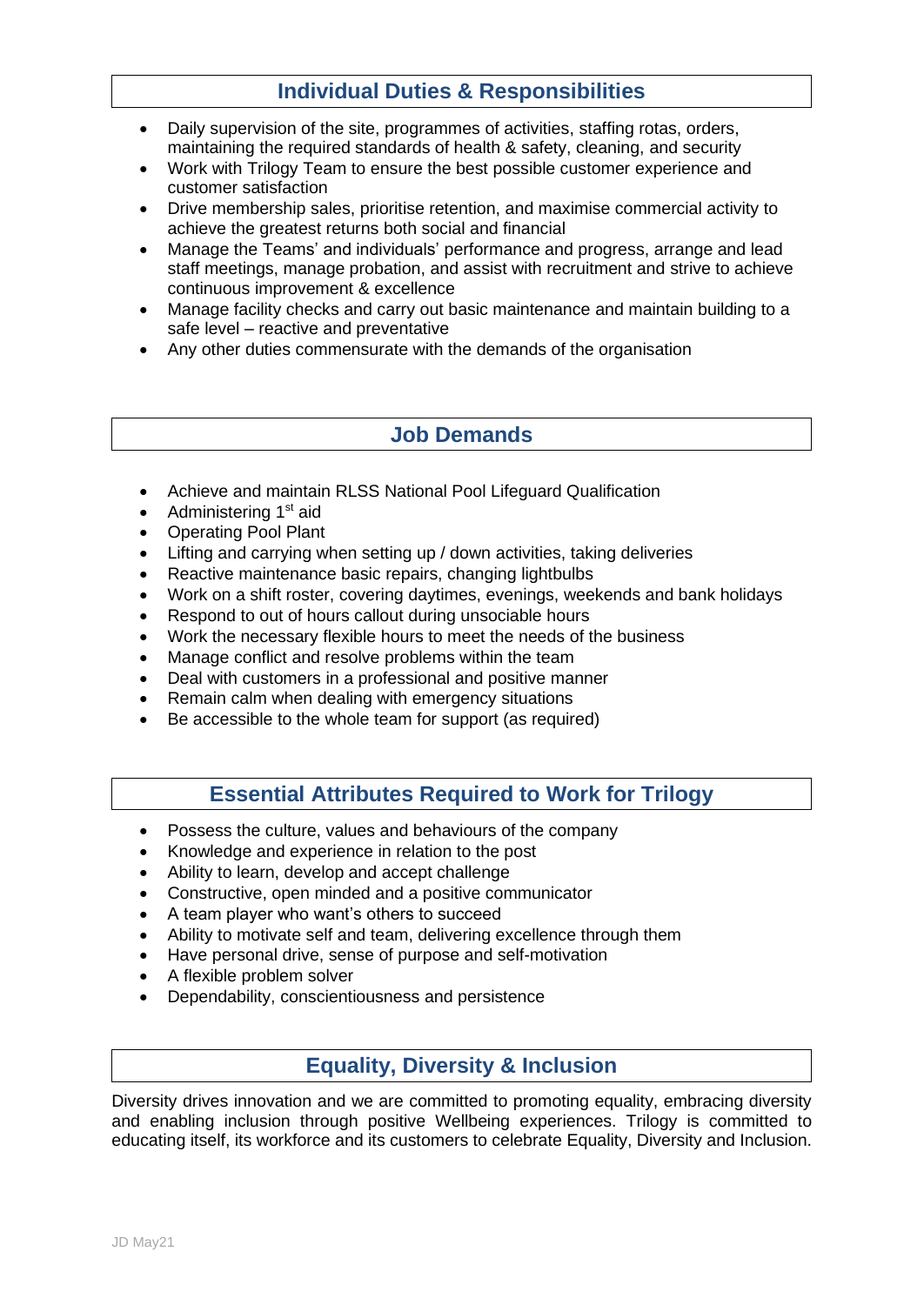# **Duty Manager Progression Criteria to SCP 23**

The following criteria must be achieved prior to the pay award of SCP 23 being granted. If all the criteria below is achieved, then final approval for the pay award will be granted by the relevant Area Business Manager.

Just achieving the criteria listed below does not guarantee the pay award is granted, the pay award will be based upon attitude and commitment to work and this will be reviewed at the final progression criteria stages by the Area Business Manager, who will deem if the employee is suitable for the pay award.

Progression criteria must only be completed after the probation period.

Please note the following criteria must be completed and maintained to ensure the pay award is granted – if at any point in the future the relevant criteria expires, the employee could lose the pay award. For example, if the NPLQ expires or training requirements are not maintained the pay award could cease.

#### Minimum Requirement to achieve SCP 23 pay award

| Progression Criteria Start Date                         |                  |                                                              |
|---------------------------------------------------------|------------------|--------------------------------------------------------------|
| <b>Target Criteria (Operations)</b>                     | Date<br>Achieved | Confirmed by a manager<br>e.g. Contact Centre Sara<br>Harvey |
| Shadow a supervisory shift at all [Northampton]         |                  |                                                              |
| Centres                                                 |                  |                                                              |
| Evidence required: Copy of rota showing shift           |                  |                                                              |
| shadowed                                                |                  |                                                              |
| Complete full training on WAM, Agresso, Scuba,          |                  |                                                              |
| Cap2, Centre Stage, Kindles, QMS and complete a         |                  |                                                              |
| reception cash up alone                                 |                  |                                                              |
| Evidence required: From own centre induction            |                  |                                                              |
| Complete training of vending cashing up and             |                  |                                                              |
| restocking                                              |                  |                                                              |
| Evidence required: From own centre induction            |                  |                                                              |
| Complete a shift in the bar during a function at Duston |                  |                                                              |
| <b>Evidence required:</b>                               |                  |                                                              |
| Copy of rota showing shift worked                       |                  |                                                              |
|                                                         |                  |                                                              |
| Complete training and work a shift in the Coffee Box    |                  |                                                              |
| <b>Evidence required:</b>                               |                  |                                                              |
| Copy of rota showing shift worked                       |                  |                                                              |
| Complete a full evacuation of the site you are based    |                  |                                                              |
| at                                                      |                  |                                                              |
| Evidence required: Copy of evacuation form              |                  |                                                              |
| Complete at least one shadow shift in the gym at the    |                  |                                                              |
| site you are based at -and deliver (or shadow if not    |                  |                                                              |
| fitness qualified) a fitness activation for a customer  |                  |                                                              |
| Evidence required: Copy of rota showing shift           |                  |                                                              |
| worked                                                  |                  |                                                              |
|                                                         |                  |                                                              |
| Shadow a swim lesson shift                              |                  |                                                              |
| Evidence required: Copy of rota showing shift           |                  |                                                              |
| worked                                                  |                  |                                                              |
|                                                         |                  |                                                              |
| Complete training within the Forum Cinema to ensure     |                  |                                                              |
| an understanding of the role and area                   |                  |                                                              |
| Evidence required: Copy of rota showing shift           |                  |                                                              |
| worked                                                  |                  |                                                              |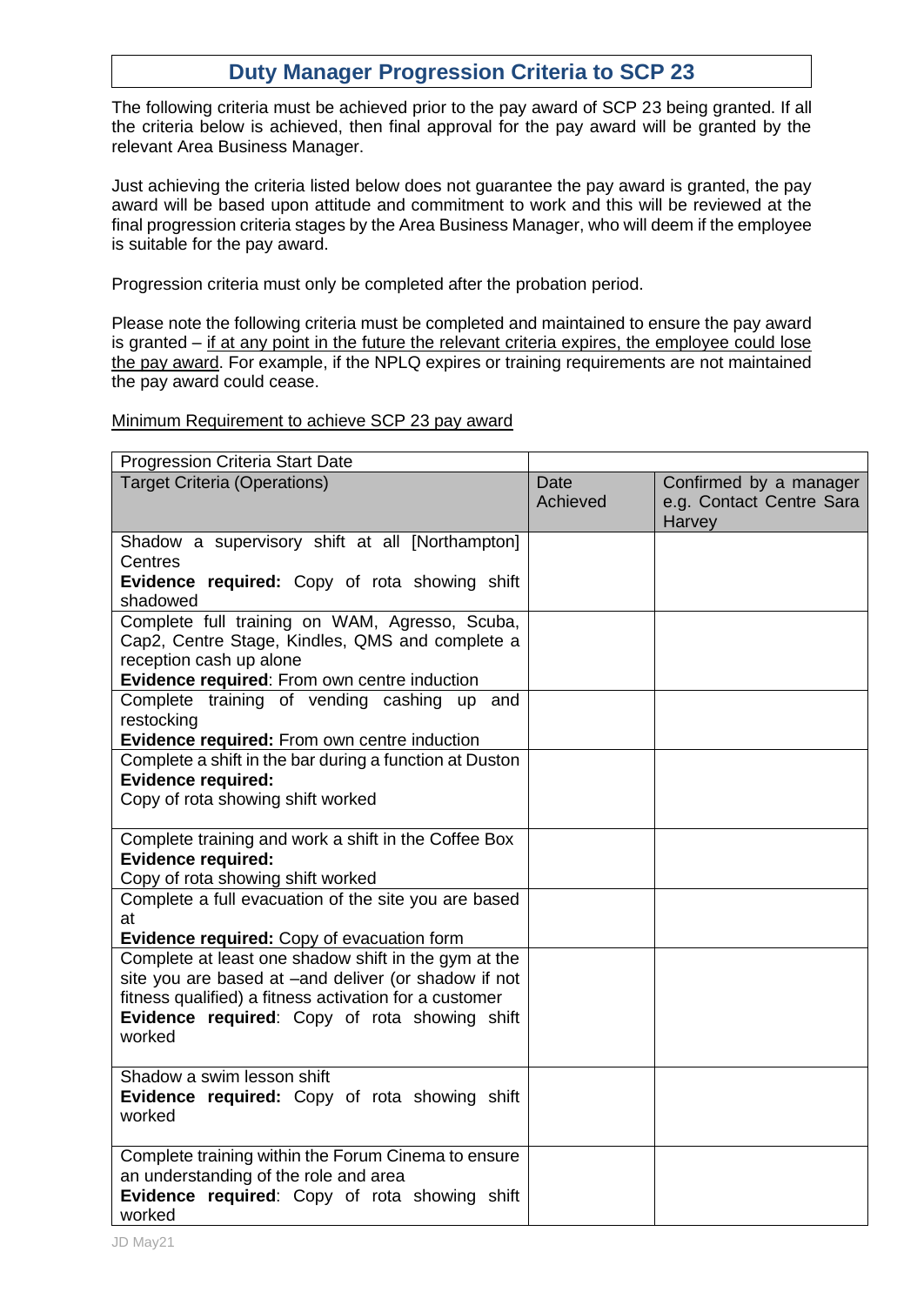| Complete a plant room back wash in at least two sites   |  |
|---------------------------------------------------------|--|
| over a period of three months (carry out with the M.O.) |  |
| Inclusive of HTH hopper clean                           |  |
| Evidence required: Pool inspection sheet, plant log     |  |
| showing done                                            |  |
| Contribute positively to the day to day delivery of the |  |
| service providing regular excellent customer service    |  |
| <b>Evidence required:</b>                               |  |
| - Meeting with Area Business Manager                    |  |
| - Safe check sheets                                     |  |
| - Facility check sheets                                 |  |
| Complete at least one reception shift at two different  |  |
| NLT sites over a period of three months                 |  |
| Evidence required: Copy of rota showing shift           |  |
| worked                                                  |  |
| Complete at least one Contact Centre shift              |  |
| Complete a written response to a customer complaint     |  |
| Evidence required: Copy of rota showing shift           |  |
| worked                                                  |  |
| Knowledge of the [out-of-hours] callout procedure,      |  |
| and to be added to the call out list, where appropriate |  |
| Evidence required: Centre induction and on call-out     |  |
| list                                                    |  |
| Show a positive attitude towards the roles whilst       |  |
| completing the progression criteria tasks               |  |
| <b>Evidence required: Comments by task supervisor</b>   |  |
| Hold a staff meeting of those you line manage           |  |
| <b>Evidence required:</b> Meeting minutes – saved to    |  |
| system                                                  |  |
|                                                         |  |
| Participate in a studio class                           |  |
| Evidence required: Copy of class timetable and          |  |
| signature of the instructor                             |  |
|                                                         |  |
| Lead team during Financial/Facility audits              |  |
| Evidence required: Through audit notes                  |  |
|                                                         |  |
| Show good understanding of NPS                          |  |
| Evidence required: Meeting with line manager            |  |
| explaining current NPS score of the centre you are      |  |
| based at                                                |  |
| Reply via the CC in writing to a customer complaint     |  |
| Evidence required: Through saved email                  |  |
|                                                         |  |

| Target Criteria (Training)                                   | Date Achieved   AM Authorised |
|--------------------------------------------------------------|-------------------------------|
| Achieve NPLQ & maintain                                      |                               |
| <b>Evidence required: Certificate</b>                        |                               |
| Achieve minimum monthly NPLQ team training                   |                               |
| Requirement is no consecutive two months missed, no          |                               |
| more than 2 months missed in any 12-month rolling            |                               |
| period                                                       |                               |
| <b>Evidence required:</b> Team Training report / certificate |                               |
|                                                              |                               |
| Achieve a Pool Plant Operators qualification within 12       |                               |
| months                                                       |                               |
| <b>Evidence required: - Certificate</b>                      |                               |
|                                                              |                               |